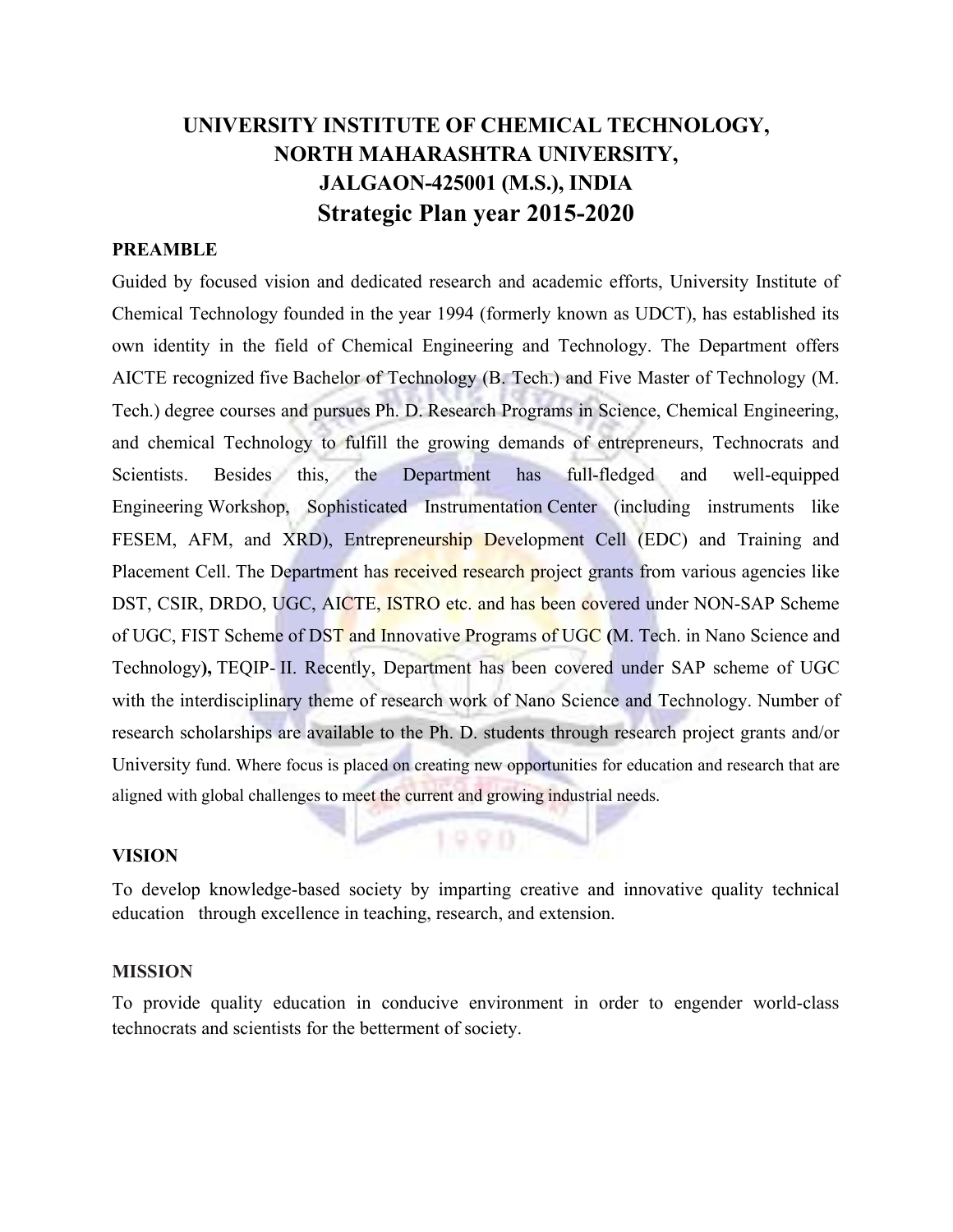In view of vision and mission of department and as per the guidelines of AICTE and University, SWOT analysis of the department has been carried out and based on the analysis a strategic plan is prepared for the academic year 2015-2020.

# STRATEGIC OBJECTIVES AND REQUIRED MEASURES

- 1. Education
- 2. Research
- 3. Institutional Governance
- 4. Collaboration

## 1. Education:

To enrich academic and research environment of the department

**TABILI** 

 To implement various reforms in teaching, learning, research, evaluation, and administration

<u>इ</u> विचा

• To establish association of stakeholders

# Required Measures -

i. Periodic upgradation of curricula of B. Tech. and M. Tech. courses to fulfil societal and industrial needs and requirements

ii. With consent of higher authorities develop and design plan for more space and infrastructure for the future requirements of classrooms and laboratories

ii. Implementing academic reforms in conducting exams, evaluation, and feedback

iii. Making available well-furnished classrooms with audio visual aids, LCD projectors and Wi-Fi

iv. Academic support for weak students conducting extra coaching classes and remedial classes

v. Inviting experts from industry for expert lectures, promoting students for taking industrial projects and motivating for industrial visits

vi. Use of new teaching-learning tools such as online mode of teaching.

vii. Organization of conferences, seminars, and workshops

viii. Upgradation of qualification of faculty and motivating them to do refresher and orientation courses

ix. Increase interactions between students and alumni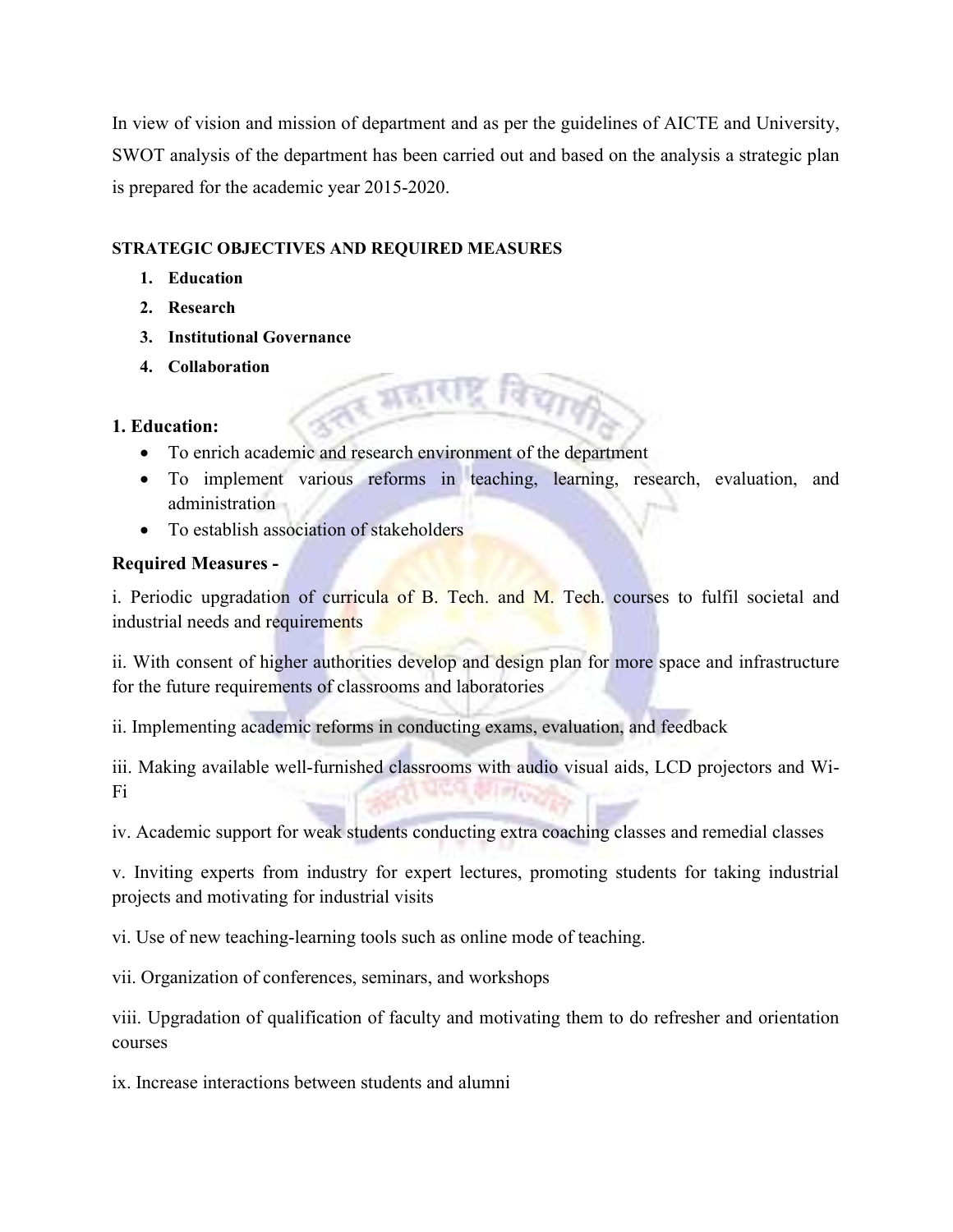x. Enhancing the educational experience by strengthening professional development opportunities for the students.

# 2. Research:

- To focus research on local, current, and future societal needs
- To motivate students to enroll for basic and multidisciplinary research programs
- To develop education programs that enable students to identify and pursue their personal and professional goals during degree program

# Required Measures-

i. With consent of higher authorities develops and design plan for more space and infrastructure for the future requirements of classrooms and laboratories

ii. Enhancing basic and applied multidisciplinary research

iii. Development of center of excellence in analytical facilities

iv. Motivating students for higher education such as M. Tech. and Doctoral study

## 3. Institutional Governance

- To improve administrative workflow
- To support the stakeholders to build confidence, trust, and compliance

# Required Measures –

i. Execution of management, recruitment, and procurement reforms by use of advanced tools and software

ii. Staff will be trained by participation in orientation, workshop etc. for new e-Governance policies

iii. Re-examination of responsibilities of staff and faculty to increase work effectiveness, efficiency, and workload distribution

## 4. Collaboration

- To motivate and support faculty, colleagues and research scholars for institute, research organization collaboration
- To develop industry-institute interactions

## Required Measures –

i. Enhancing industry-institute interaction